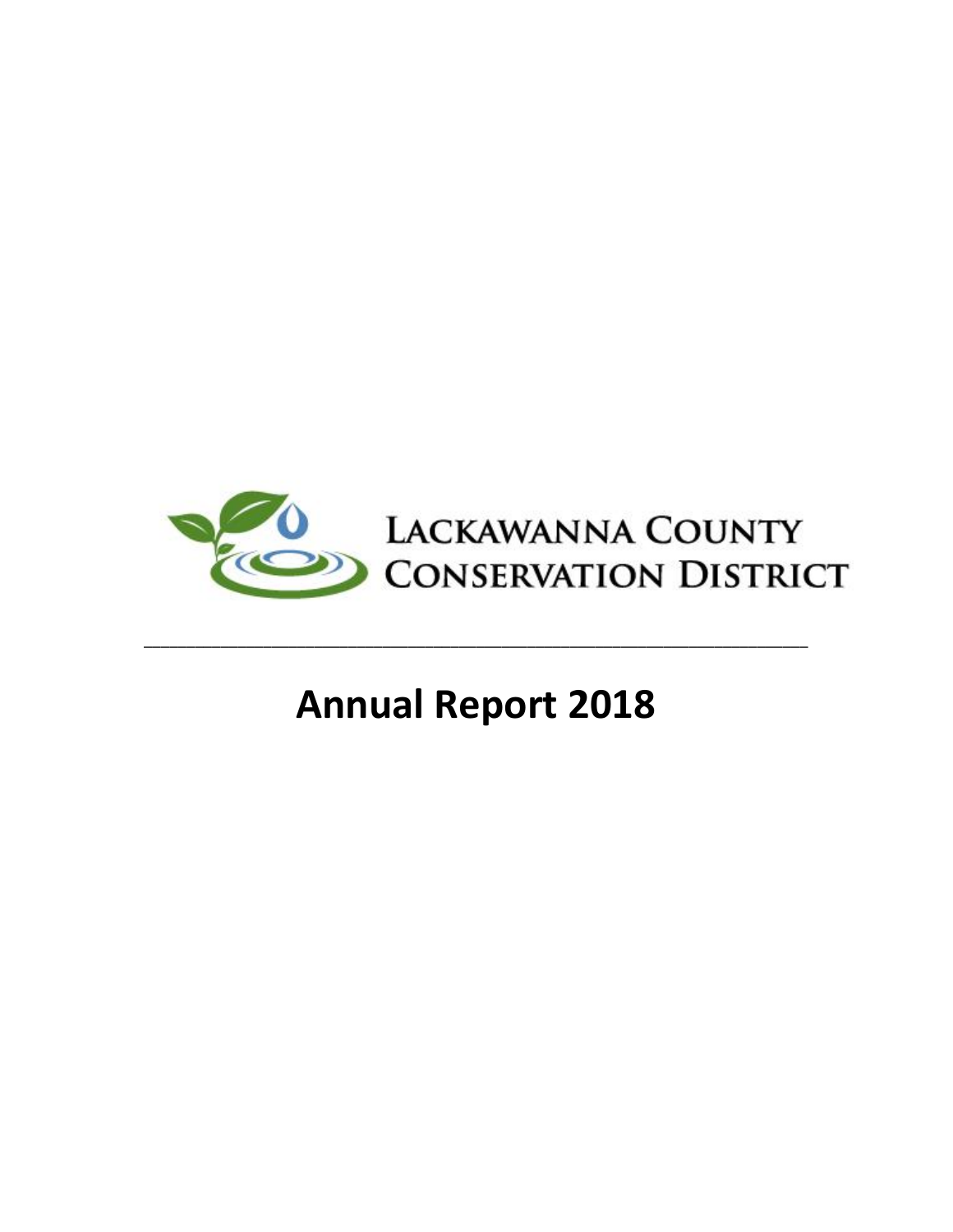# What is a Conservation District? What does a Conservation District  $Do?$

The Lackawanna County Conservation District is a legal subdivision of state government, established by Lackawanna County Commissioners in 1958. The District is responsible for conservation work within the County's boundaries. These efforts are intended to improve the health of the soil, water & other natural resources.

The District is governed by a volunteer Board of Directors. Members of the Board are responsible for setting long term goals & objectives, as well as prioritizing District efforts. Conservation District staff have expertise in a diverse area of conservation topics such as: stream health, soil & water conservation, dirt & gravel/low volume road maintenance, environmental education, agricultural land preservation, nutrient management & agriculture best management practices.

## Erosion and Sedimentation Pollution Control Program

Administration of the Chapter 102/NPDES Permit Programs continues to be one of the District's cornerstone programs. Required activities within this program are: Erosion & Sediment Pollution Control Plan (E&S) reviews, earth disturbance site inspections, (NPDES) National Pollution Discharge Elimination System permit processing, and complaint investigation.

PA Code title 25 Chapter 102 requires the development and implementation of an  $E$ &S plan for all earth disturbance activities in special protection watersheds and for earth disturbance activities of 5,000 sq ft or larger in non-special protection watersheds.

These regulations also require stormwater discharges during construction activities to be authorized under an NPDES permit. General NPDES permits can be authorized in non-special protection watersheds (Chapter 93 classification of (CWF-MF) cold water fishes-migratory fishes or lower) and by an Individual NPDES permits in special protection waters (high quality or exceptional value). Projects in Special Protection Watersheds have additional requirements to help protect and



maintain the existing water quality.

During the 2018 calendar year 125  $E$ &S plan reviews were conducted, 182  $E$ & $S$  inspections completed, information and/or technical assistance provided to 822 individuals through meetings and telephone conferences. In addition 31 NPDES permits were authorized. The total earth disturbance associated with the permits was 462 acres.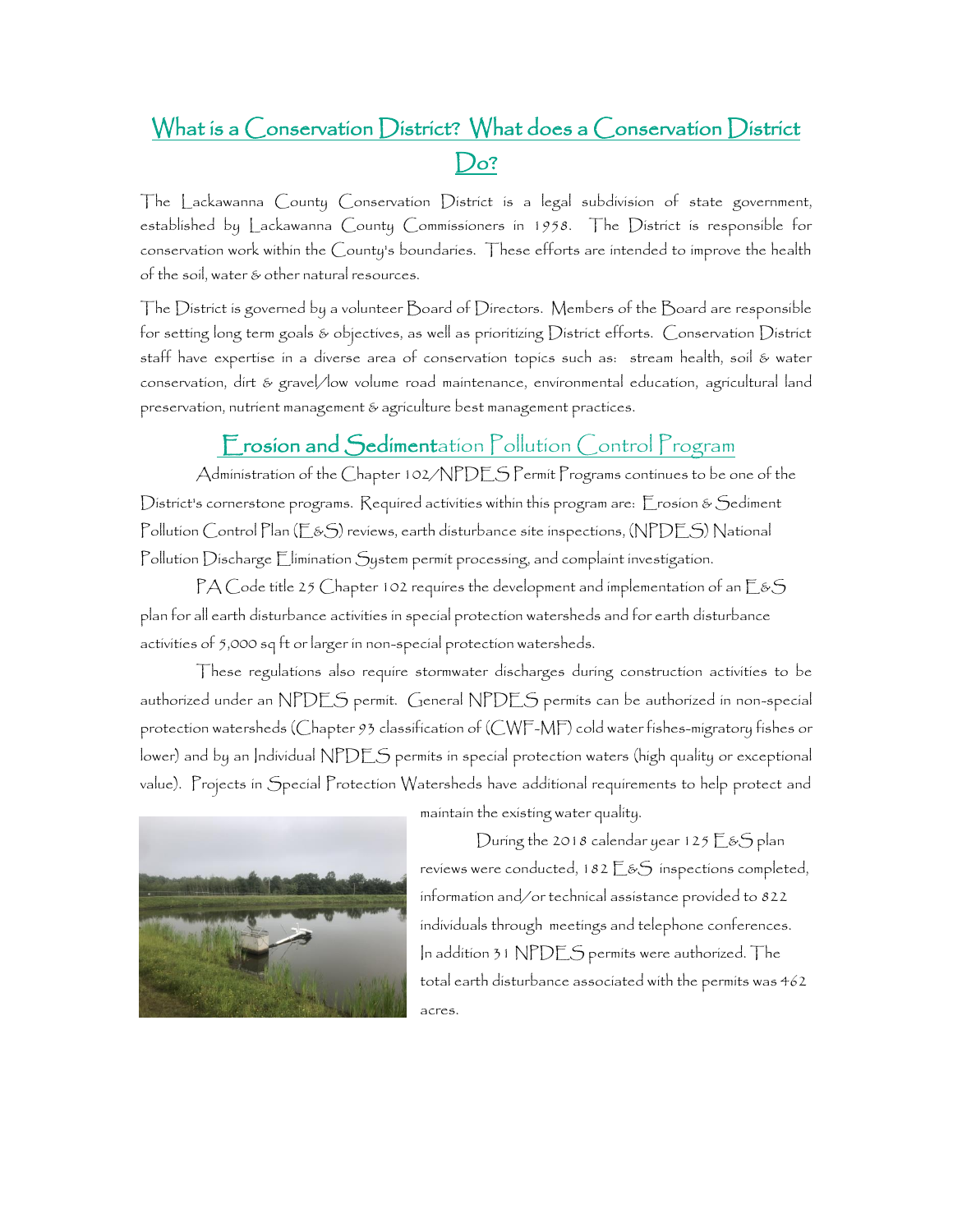#### **Chesapeake Bay & Agricultural Conservation Programs - Eric Johnson**

2018 proved to be a challenging year for our agricultural programs and producers. With wet weather throughout the majority of the growing season, many agricultural projects were delayed. However, we still were able to accomplish a lot in 2018.



The District began construction on a Chesapeake Bay Special Project for a large animal heavy use area protection and manure storage project on a livestock operation in Scott Township. The goal of this project is to eliminate several unimproved animal concentration areas and allow for the efficient collection and storage of manure to reduce runoff and surface water pollution in the South Branch of Tunkhannock Creek.

Construction will wrap up early in 2019, and we look forward to the local benefits to water quality!

In addition, a significant portion of time was spent completing farm inspections and providing technical assistance in all facets of agricultural production to our County farmers and landowners. The purpose of these farm inspections is to: 1) verify the existence of required manure management and erosion and sedimentation control plans, 2) identify any significant resource concerns on farms, and 3) promote the installation of agricultural best management practices (Ag BMP's) and provide information on other District programs such as Farmland Preservation, No-till and the Lackawanna County Ag BMP Program. In 2018, 50 farm inspections required by DEP were completed.

In our first planting season with the new, no-till drill, we planted a total of 215 acres in Lackawanna County. While this is well below our program average, we were encouraged by the positive feedback from producers who took advantage of the new equipment, and we look forward to a busy 2019 planting season!

Also, through funding from our District's No-Till Program, we are excited to announce the purchase of a bulk material spreader for rental and use by our agricultural community! While the main goal of promoting the application of agricultural lime, this equipment can assist landowners with all manners of soil health and fertility whether it be application of compost, wood ash, lime, gypsum, or a host of other materials.



Looking forward, we anticipate a very busy 2019 for our programs. In addition to completing farm inspections and wrapping up our Chesapeake Bay Special Project, we have Ag BMP's planned through our Conservation District Ag BMP Program. With tough conditions from 2018 planting and harvest seasons, we anticipate a high demand for both our no-till drill and bulk material spreader. Last but not least, we are planning the rollout of a new Soil Health Enhancement Program to provide further technical and financial assistance to our Lackawanna County producers. Stay tuned for more details, and we look forward to continuing to do our part to protect water quality here in Lackawanna County and in the Chesapeake Bay!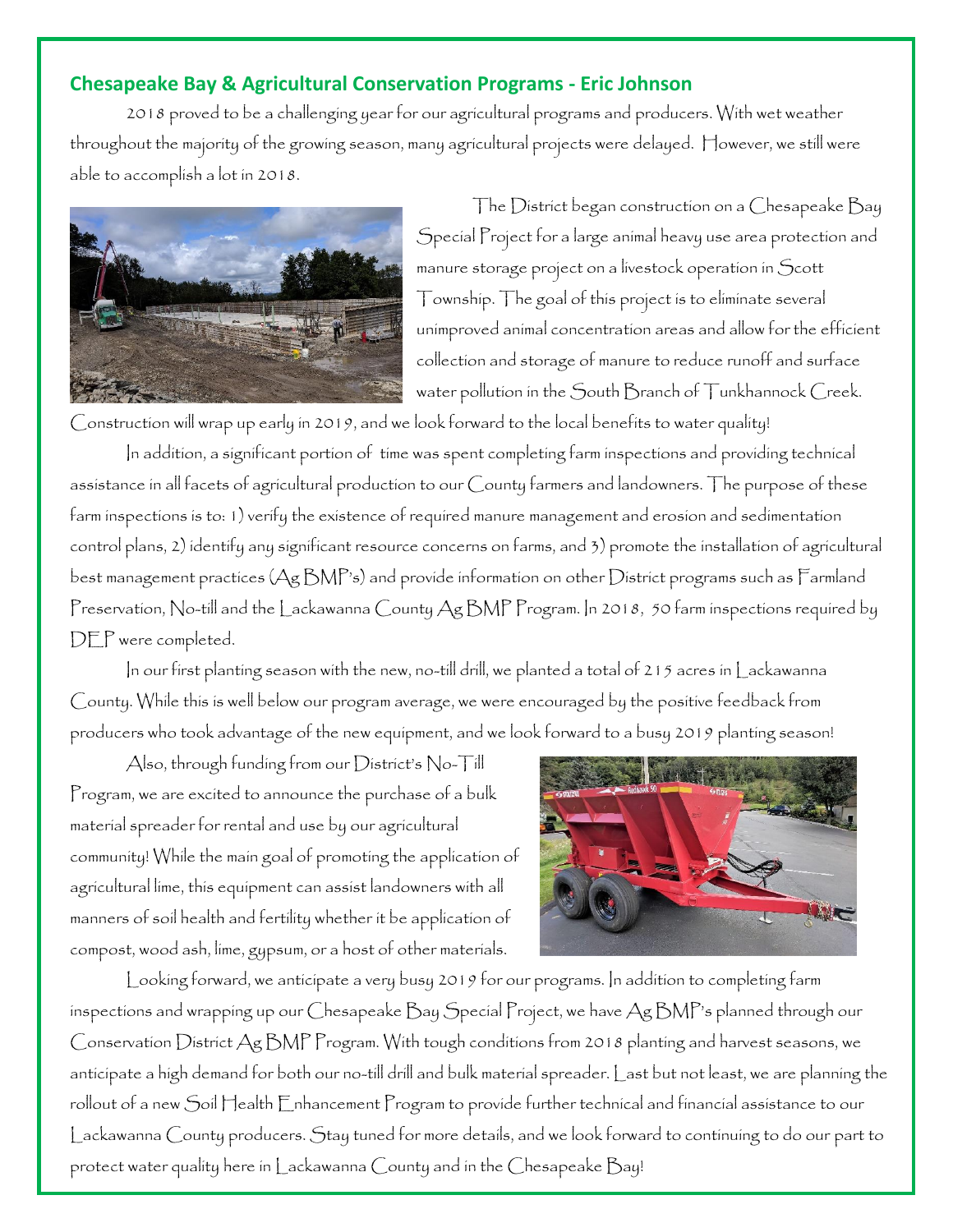## Conservation District Scholarship Program

The Conservation District continued its Scholarship Program in 2018. As in past years the District provided scholarships to selected high school seniors from Lackawanna County planning to major in an Environmental or Agricultural field in college. We awarded 5 scholarships this year. This years' recipients of the William & Nancey Lange Memorial Scholarship were Beck Chickillo, Carolyn Mack and Aleah Snedeker. This years' recipients of the William Popovich Memorial Scholarship was Marilyn Bollard and Mark Melesky. We wish them all the best of luck with their future plans.



## 2018 Seedling Sale

Every year the District has an annual seedling sale offering a variety of different plant species. This past year varieties included: apple, peach, paw paw and plum trees, rhododendron, Eastern White Pine, beebalm, Coreopsis - Tickseed, Beardtongue, blueberry bushes, strawberry plants and Golden Raintree. The money raised from the seedling sale funds our scholarship program.

# Dirt & Gravel Road/Low Volume Road Program

The goal of the Dirt & Gravel Road/Low Volume Road Program is to create a more environmentally & economically sustainable low volume network through education & project funding. The Lackawanna County Conservation District in partnership with local municipalities has undertaken many road improvement projects since the beginning of the program in 1998. The Lackawanna County Conservation District has allocated over \$1.2 million for grant funds on 47 projects throughout the County. The projects address the stabilization of road surfaces, drainage swales and road banks. The installation of cross pipes, drain tile and outlet protection are examples of practices eligible for funding under the program. The low volume road component was added to the program in 2015. In 2018 the District has contracted 7 Dirt & Gravel Road Projects and 3 Low Volume Road Projects. Dirt & Gravel Road Projects include High Street & Margaret Street in Dickson City, Bowen Road, Ash Gap Road and Watres Road in Spring Brook Township, Line Road in Jefferson Township and Stanton Road in Benton Township. Low Volume Road Projects include West Mountain Road in Blakely Borough and Orchard Drive & Fords Pond Road in Newton Township. Municipalities interested in qualifying for the D&G/LVR Program must have a representative attend special training. Additional information can be obtained by contacting the District.



```
Before After
```
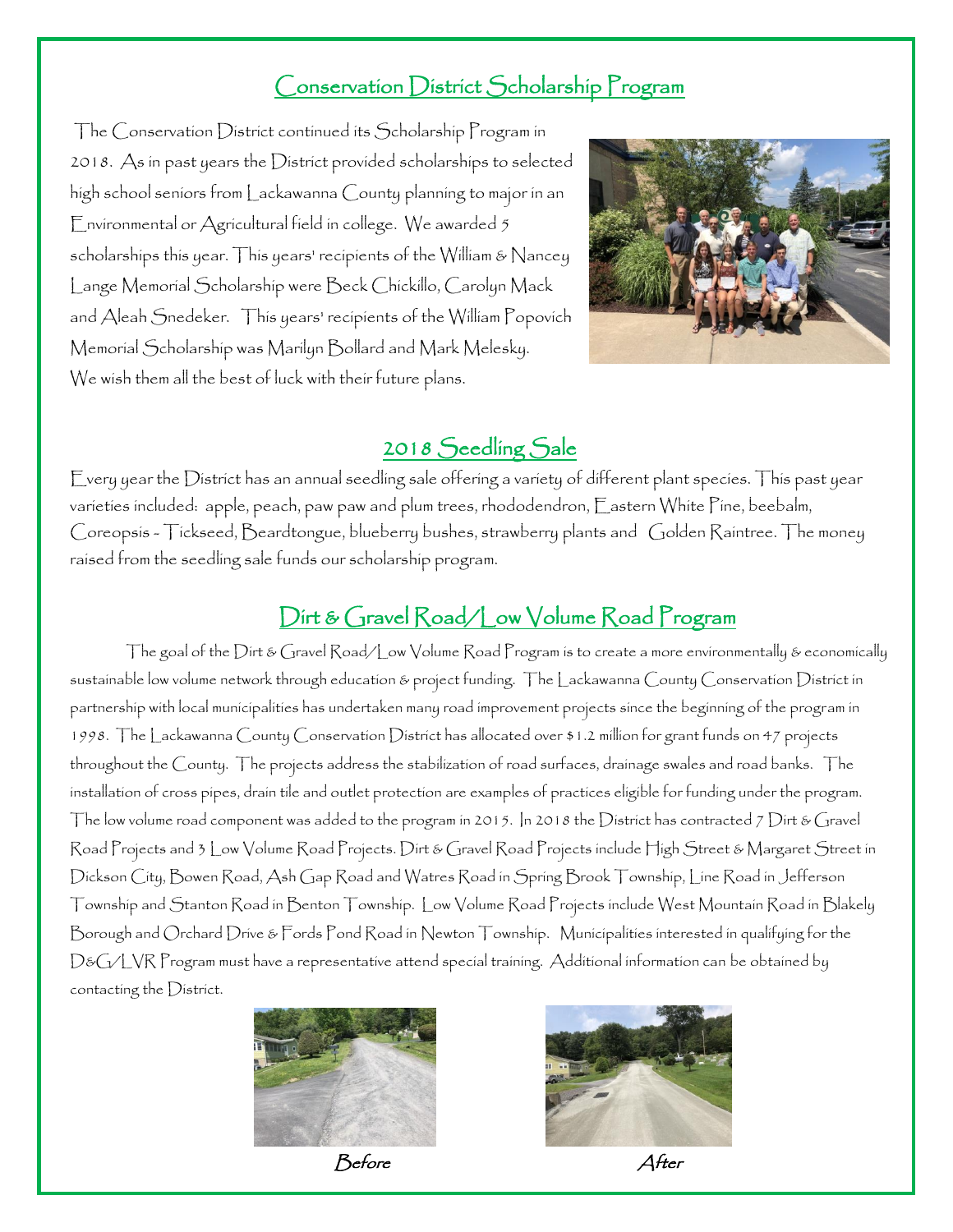## Farmland Preservation Program

2018 proved to be another busy year for the Farmland Preservation Program. The majority of the workload involved completing all the steps required to prepare farms from our 2017 application round for State Board approval and closing. In 2018, we preserved 3 tracts totaling 222.63 acres in Scott, Greenfield, and Benton Township. Funding for these purchases was provided through the Commonwealth. With these easements, we now have preserved a total of 5222.76 acres on 65 parcels in Lackawanna County since the program preserved its first farm in 1996!

In addition, the District spent a large portion of time working with 2018 program applicants. We received 6 eligible applications on 5 farms for the 2018 program year. Funding was sufficient for us to accept all 6 parcels into the program. Since that time, a large block of time has been spent gathering the required forms and information, completing farm appraisals/surveys, and other steps in the process to purchase easements on those properties. We are working towards State board approval and closing for these farms in 2019. As part of this process, we also spent time completing the Commonwealth's requirements to encumber remaining 2017 program funding. This process ensures that funds provided in that year will not expire and are "ear-marked" to be spent on 2018 farms.



Also, the District continued to provide technical assistance and guidance to several interested landowners looking to apply for the program in 2019. Currently, we have no wait-list for the program, so all ranked farms for 2019 will be new applicants to the program. Our application period runs through the end of February 2019 and we expect several eligible applications prior to this deadline in addition to those already received before the end of 2018.



Last but not least, we spent time in 2018 completing biennial easement inspections on our program farms. This included the inspection of 30 easements under the control of 26 different landowners. This effort is always welcomed as it gives us the opportunity to meet with all our landowners and see how properties have changed or progressed over the years. We put great value on these relationships and look forward to continue work with them in the future.

Given all of this, we consider 2018 a very successful

year and look forward to making a big difference in protecting farmland for future generations in Lackawanna County in 2019 and beyond!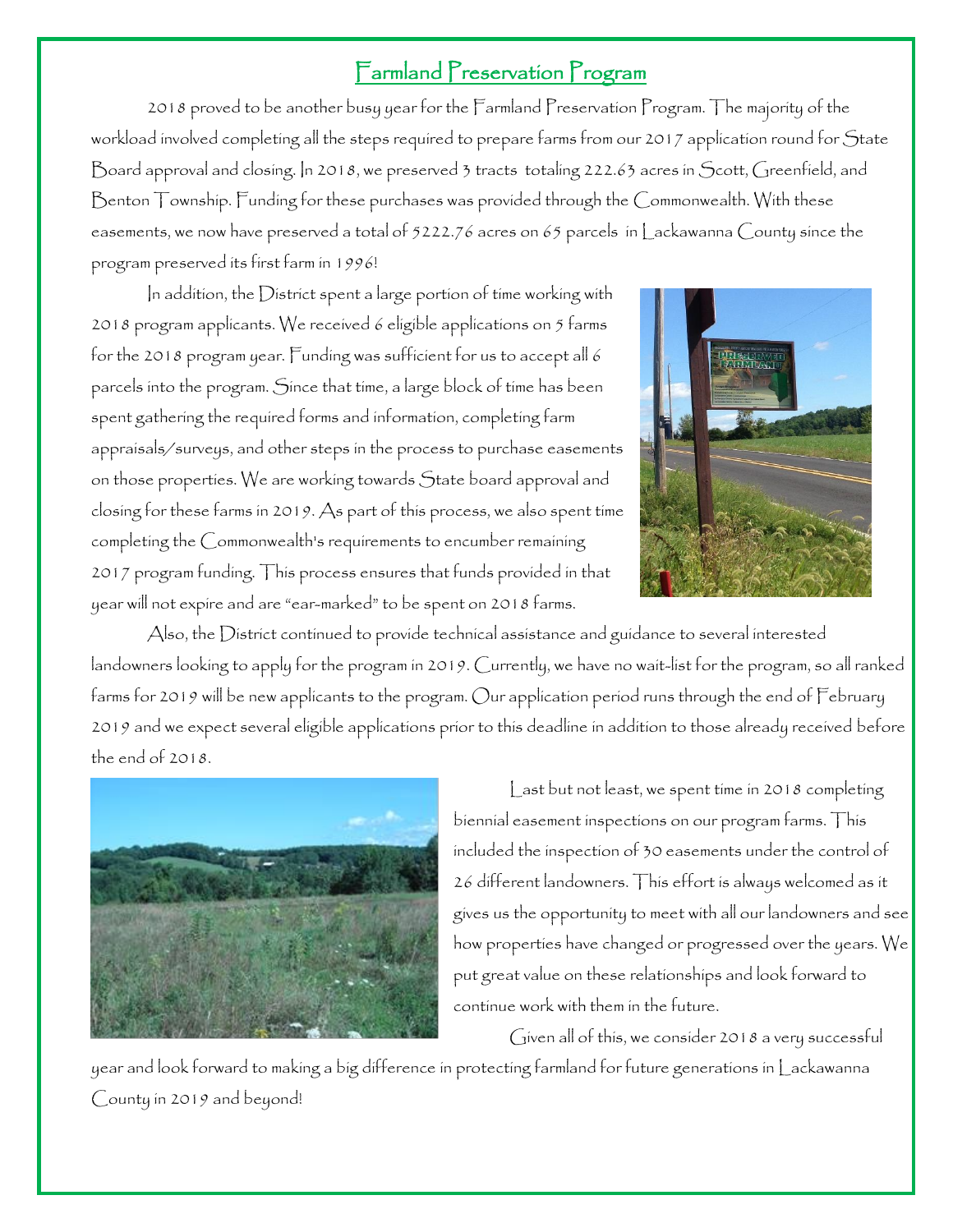# Watershed News

## 2018 Lackawanna/Susquehanna County's 2<sup>nd</sup> Annual Jr. <u>F</u>nvírothon

The Lackawanna/Susquehanna County Conservation Districts held their 2nd annual Jr. Envirothon event in 2018 at the Lackawanna County Conservation District office and grounds. Seventh and eigth grade students competed in Wildlife, Aquatics, Forestry and Soils. Fourteen teams from six school districts participated and eight of the

> 14 teams took home prizes and medals. Blue Ridge Freshwater Fenoms took home **1<sup>st</sup> Place** in the overall competition. This program helps prepare junior high

students for the senior high event helping to make our schools more competitive while fostering a passion for the environment and our natural resources.

### Biological Assessment of the Lackawanna River

#### The Lackawanna County Conservation District partnered with Trout Unlimited



beginning in 2017, to assess the Lackawanna River and resumed the attempt in September of 2018. We were excited about what we found; many native brook trout including young-of-year in the headwaters. However, we were unable to check populations further downstream due to the volume and velocity of the river.



Precipitation throughout the year has hindered more than a few projects. The

equipment was not able to handle the volume of water This is the second year that we've had similar conditions.

## PACD Mini-Grant Rain Barrel Workshop



LCCD conducted a rain barrel and stormwater management workshop in August of this year. We will be holding another workshop in the spring of 2019 to complete the agreement per PACD's Mini Grant for adult education, non-point source pollution. A total of twenty rain barrels were purchased with the District contributing approximately 30% of the cost in matching funds. The first twenty people to

sign up received a free rain barrel. The District

will offer another workshop in the spring.

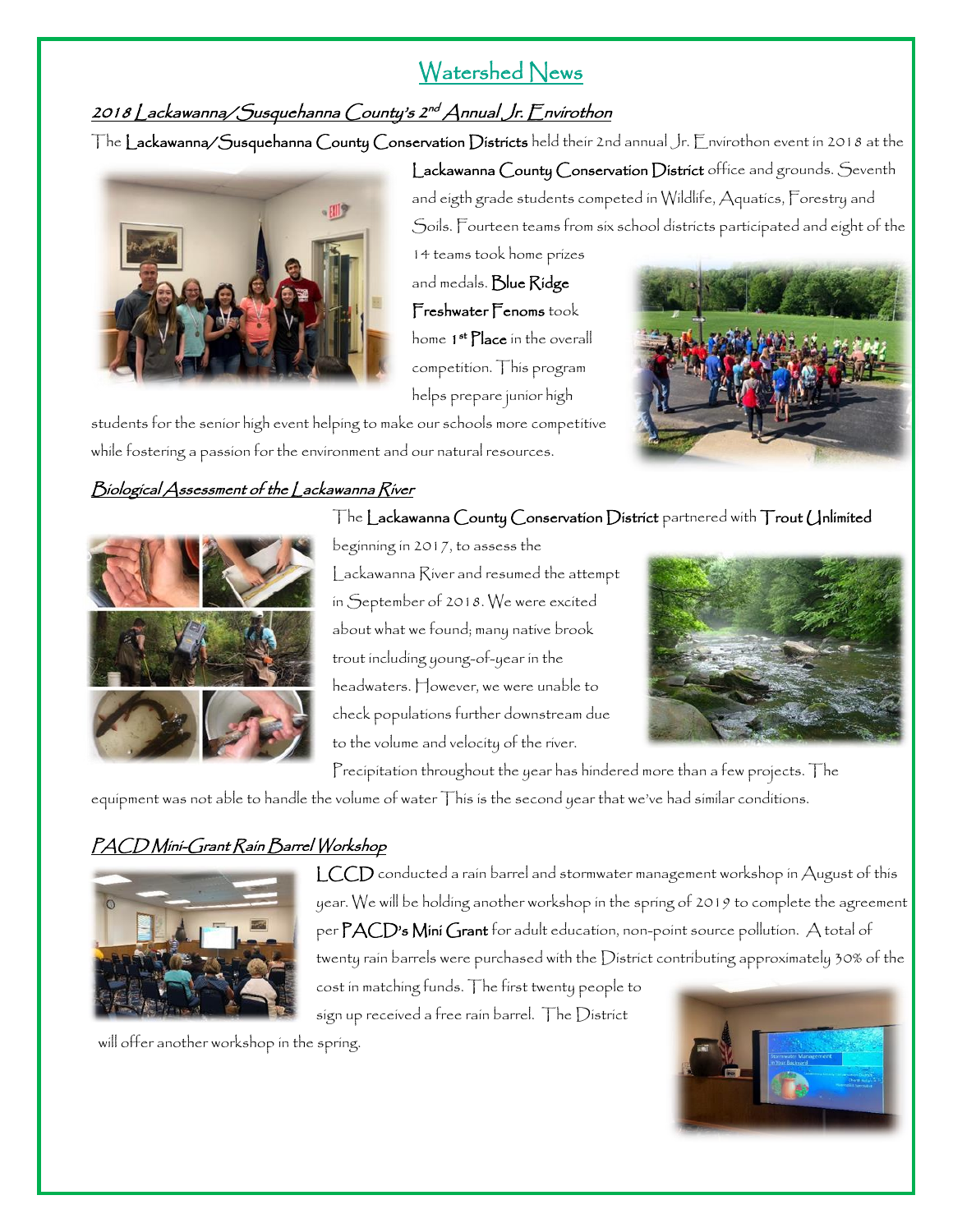# Chesapeake Bay Regional Engineering Assistant

The Lackawanna County Conservation District hosts a Regional Chesapeake Bay Engineering Assistant position covering a seven county area in Northeastern Pennsylvania within the Chesapeake Bay Watershed. The position is responsible for the design & inspection of Agricultural Best Management practices intended to minimize sediment & nutrient pollution within the Bay Watershed. Below is a brief synopsis of the projects completed in 2018.

#### Luzerne County:

Matt & Becky Lipka- Roofed Dry Stack Manure Storage Facility / Heavy Use Area Protection plus supporting BMP's Funding Source - Growing Greener Grant

Martin Smith - a)Roofed Dry Stack Manure Storage Facility, the decommissioning of an existing earthen lagoon & supporting BMP's b) Roofed Animal Mortality Facility & Waste Transfer Scrape Lane. Funding Source - Growing Greener Grant

#### Lackawanna County:

Allen Miller- Roofed Manure Storage Facility / Heavy Use Area Protection plus supporting BMP's Funding Source - NRCS-EQIP



Richard Tratthen-Roofed Dry Stack Manure Storage Facility/Heavy Use Area Protection plus supporting BMP's

Funding Source-Chesapeake Bay Special Project Grant & NRCS-EQIP